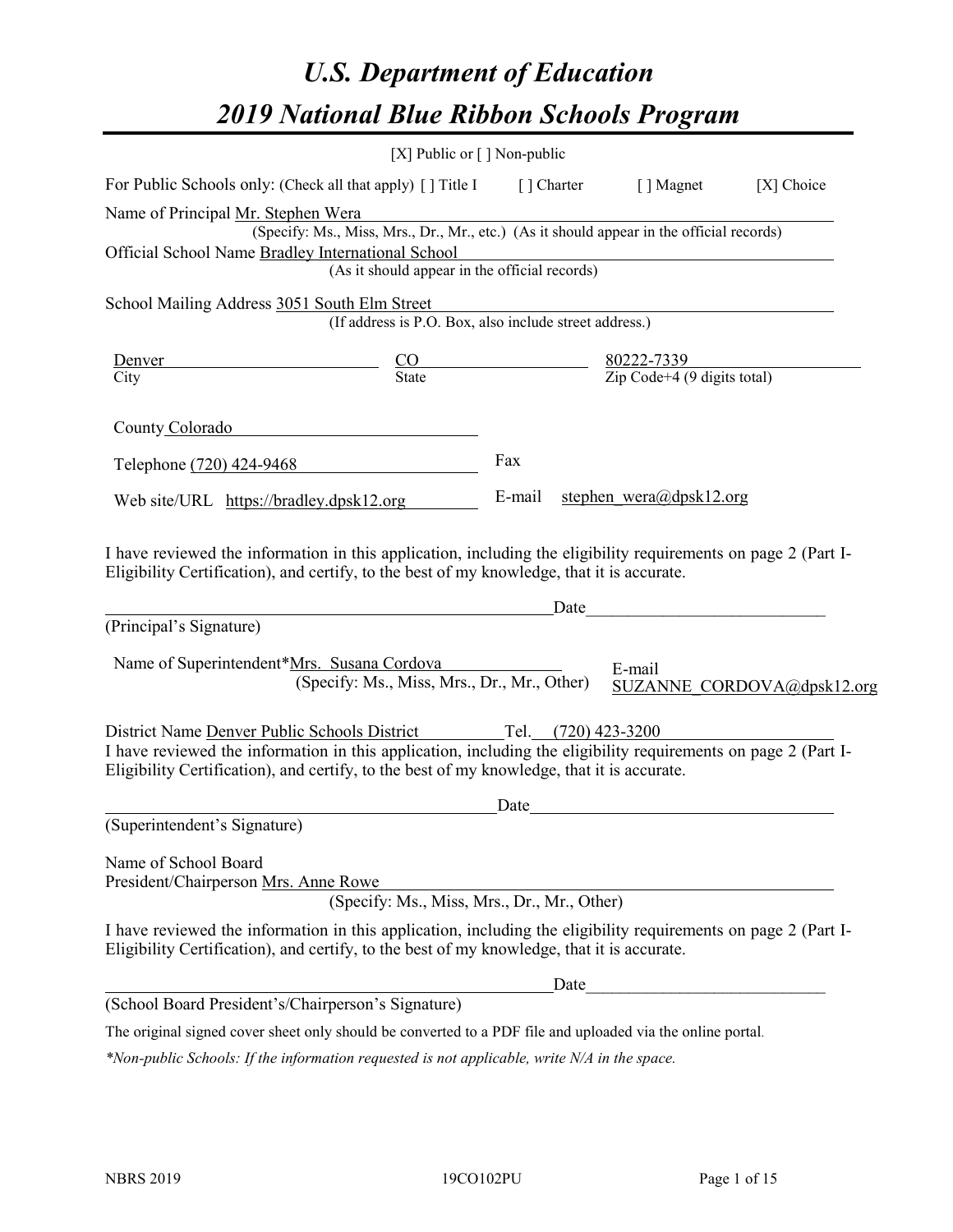The signatures on the first page of this application (cover page) certify that each of the statements below, concerning the school's eligibility and compliance with U.S. Department of Education and National Blue Ribbon Schools requirements, are true and correct.

1. All nominated public schools must meet the state's performance targets in reading (or English language arts) and mathematics and other academic indicators (i.e., attendance rate and graduation rate), for the all students group, including having participation rates of at least 95 percent using the most recent accountability results available for nomination.

2. To meet final eligibility, all nominated public schools must be certified by states prior to September 2019 in order to meet all eligibility requirements. Any status appeals must be resolved at least two weeks before the awards ceremony for the school to receive the award.

3. The school configuration includes one or more of grades K-12. Schools on the same campus with one principal, even a K-12 school, must apply as an entire school.

4. The school has been in existence for five full years, that is, from at least September 2013 and each tested grade must have been part of the school for the past three years.

5. The nominated school has not received the National Blue Ribbon Schools award in the past five years: 2014, 2015, 2016, 2017, or 2018.

6. The nominated school has no history of testing irregularities, nor have charges of irregularities been brought against the school at the time of nomination. If irregularities are later discovered and proven by the state, the U.S. Department of Education reserves the right to disqualify a school's application and/or rescind a school's award.

7. The nominated school has not been identified by the state as "persistently dangerous" within the last two years.

8. The nominated school or district is not refusing Office of Civil Rights (OCR) access to information necessary to investigate a civil rights complaint or to conduct a district-wide compliance review.

9. The OCR has not issued a violation letter of findings to the school district concluding that the nominated school or the district as a whole has violated one or more of the civil rights statutes. A violation letter of findings will not be considered outstanding if OCR has accepted a corrective action plan from the district to remedy the violation.

10. The U.S. Department of Justice does not have a pending suit alleging that the nominated school or the school district, as a whole, has violated one or more of the civil rights statutes or the Constitution's equal protection clause.

11. There are no findings of violations of the Individuals with Disabilities Education Act in a U.S. Department of Education monitoring report that apply to the school or school district in question; or if there are such findings, the state or district has corrected, or agreed to correct, the findings.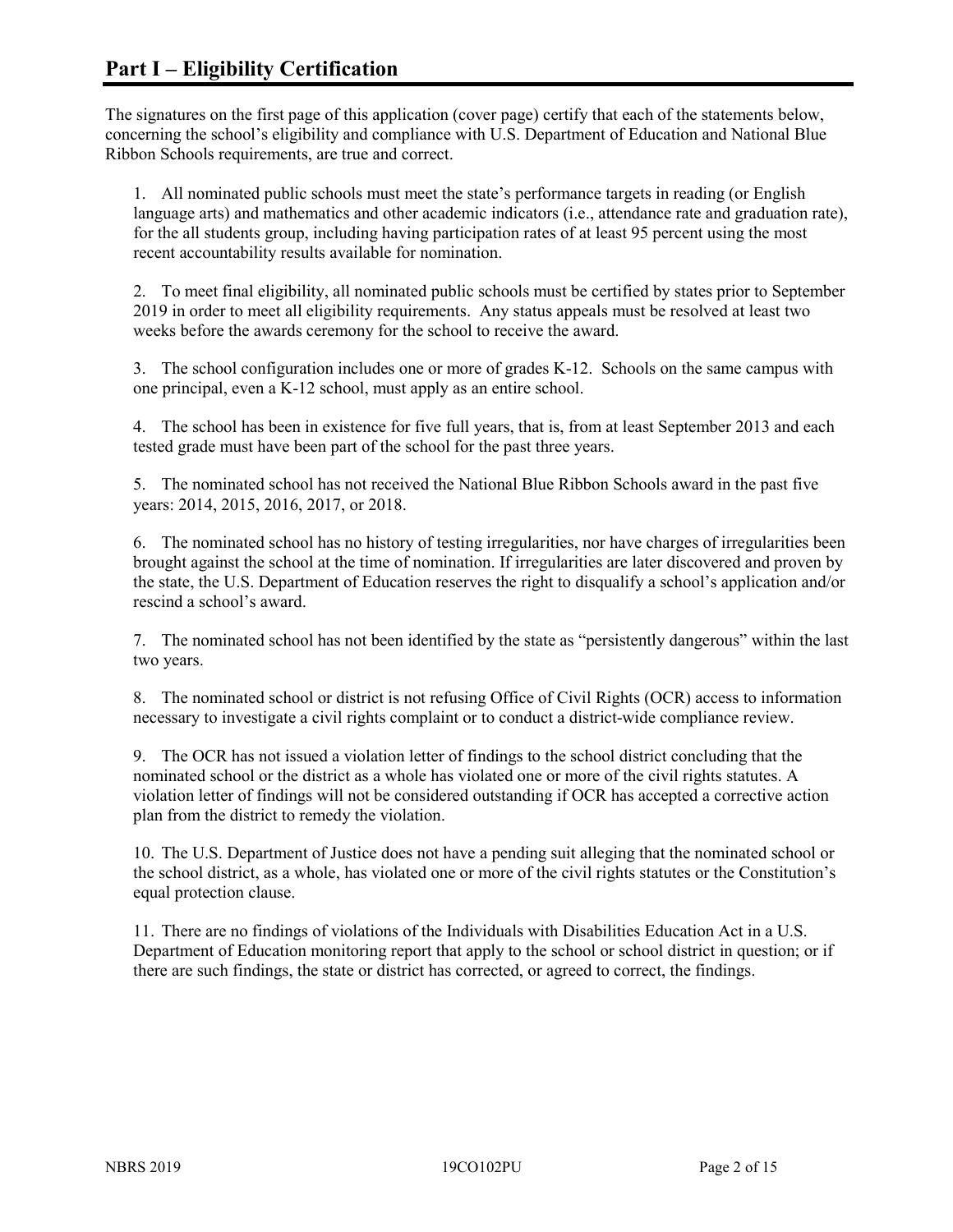## **PART II - DEMOGRAPHIC DATA**

#### **Data should be provided for the most recent school year (2018-2019) unless otherwise stated.**

#### **DISTRICT**

| Number of schools in the district<br>(per district designation): | 114 Elementary schools (includes K-8)<br>34 Middle/Junior high schools |
|------------------------------------------------------------------|------------------------------------------------------------------------|
|                                                                  | 56 High schools                                                        |
|                                                                  | 4 K-12 schools                                                         |

208 TOTAL

**SCHOOL** (To be completed by all schools)

2. Category that best describes the area where the school is located:

[X] Urban or large central city [] Suburban [] Rural or small city/town

3. Number of students as of October 1, 2018 enrolled at each grade level or its equivalent in applying school:

| Grade                           | # of         | # of Females | <b>Grade Total</b> |  |
|---------------------------------|--------------|--------------|--------------------|--|
|                                 | <b>Males</b> |              |                    |  |
| <b>PreK</b>                     | 57           | 43           | 100                |  |
| K                               | 46           | 33           | 79                 |  |
| $\mathbf{1}$                    | 39           | 36           | 75                 |  |
| $\mathbf{2}$                    | 36           | 47           | 83                 |  |
| 3                               | 39           | 42           | 81                 |  |
| 4                               | 38           | 36           | 74                 |  |
| 5                               | 37           | 31           | 68                 |  |
| 6                               | 0            | $\theta$     | 0                  |  |
| 7                               | 0            | 0            | 0                  |  |
| 8                               | 0            | $\theta$     | 0                  |  |
| 9                               | 0            | 0            | 0                  |  |
| 10                              | 0            | $\theta$     | 0                  |  |
| 11                              | 0            | $\theta$     | $\theta$           |  |
| 12 or higher                    | 0            | 0            | 0                  |  |
| <b>Total</b><br><b>Students</b> | 292          | 268          | 560                |  |

\*Schools that house PreK programs should count preschool students **only** if the school administration is responsible for the program.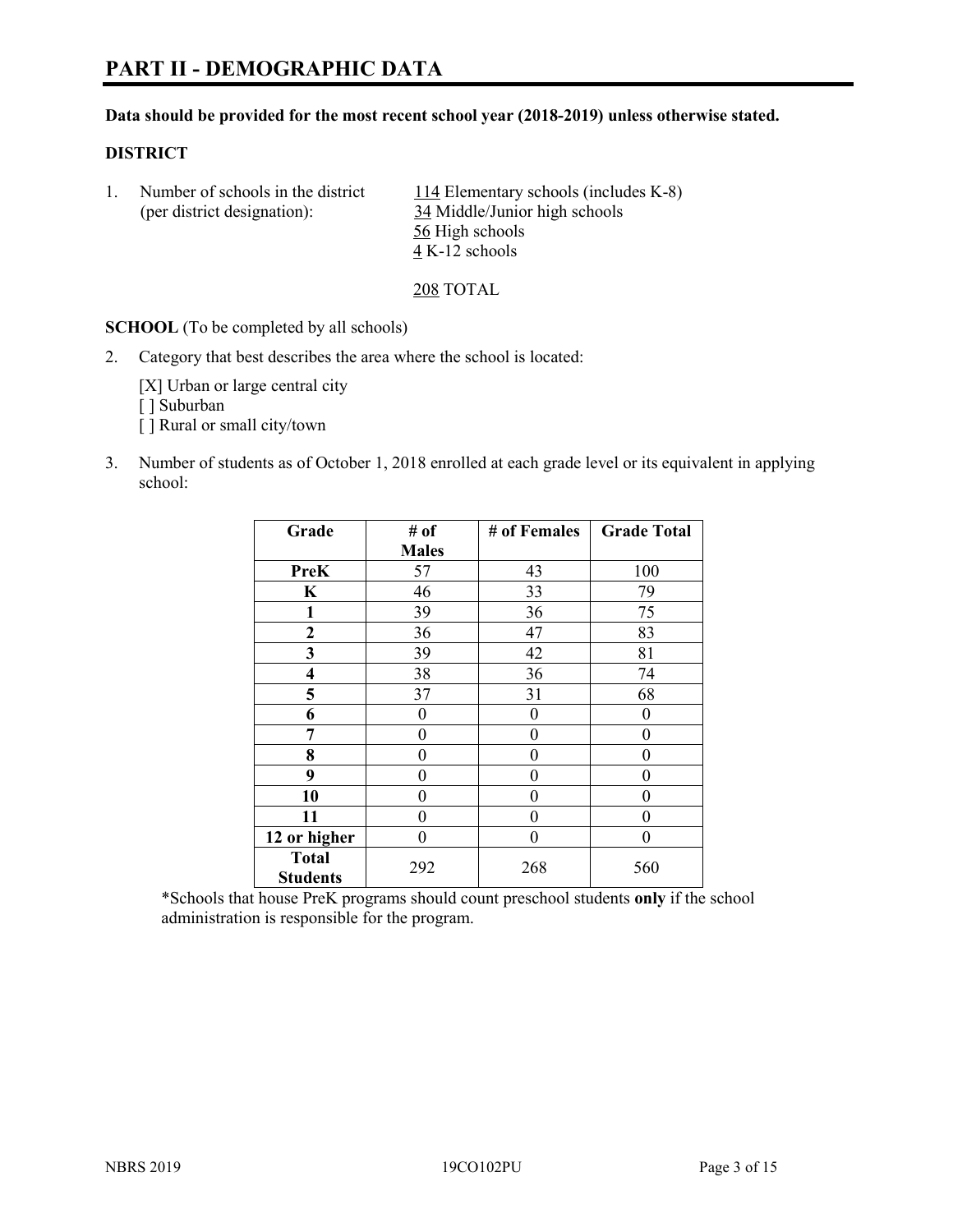4. Racial/ethnic composition of  $1\%$  American Indian or Alaska Native the school (if unknown, estimate): 4 % Asian 13 % Black or African American 19 % Hispanic or Latino  $\overline{0\%}$  Native Hawaiian or Other Pacific Islander 54 % White 9 % Two or more races **100 % Total**

(Only these seven standard categories should be used to report the racial/ethnic composition of your school. The Final Guidance on Maintaining, Collecting, and Reporting Racial and Ethnic Data to the U.S. Department of Education published in the October 19, 2007 *Federal Register* provides definitions for each of the seven categories.)

5. Student turnover, or mobility rate, during the 2017 – 2018 school year: 12%

If the mobility rate is above 15%, please explain.

N/A

This rate should be calculated using the grid below. The answer to (6) is the mobility rate.

| <b>Steps For Determining Mobility Rate</b>    | Answer |
|-----------------------------------------------|--------|
| $(1)$ Number of students who transferred to   |        |
| the school after October 1, 2017 until the    | 36     |
| end of the 2017-2018 school year              |        |
| (2) Number of students who transferred        |        |
| from the school after October 1, 2017 until   | 32     |
| the end of the 2017-2018 school year          |        |
| (3) Total of all transferred students [sum of | 68     |
| rows $(1)$ and $(2)$ ]                        |        |
| (4) Total number of students in the school as | 569    |
| of October 1, 2017                            |        |
| $(5)$ Total transferred students in row $(3)$ |        |
| divided by total students in row (4)          | 0.12   |
| (6) Amount in row (5) multiplied by 100       | 12     |

6. English Language Learners (ELL) in the school:  $12\%$ 

67 Total number ELL

Specify each non-English language represented in the school (separate languages by commas): Tamil, Portuguese, Arabic, Spanish, Korean, Pulaar, Swahili, Japanese, Bulgarian, Russian, Chin, Rwanda, Somali, Chinese, Vietnamese, Telugu, Buriat

7. Students eligible for free/reduced-priced meals: 34 % Total number students who qualify: 191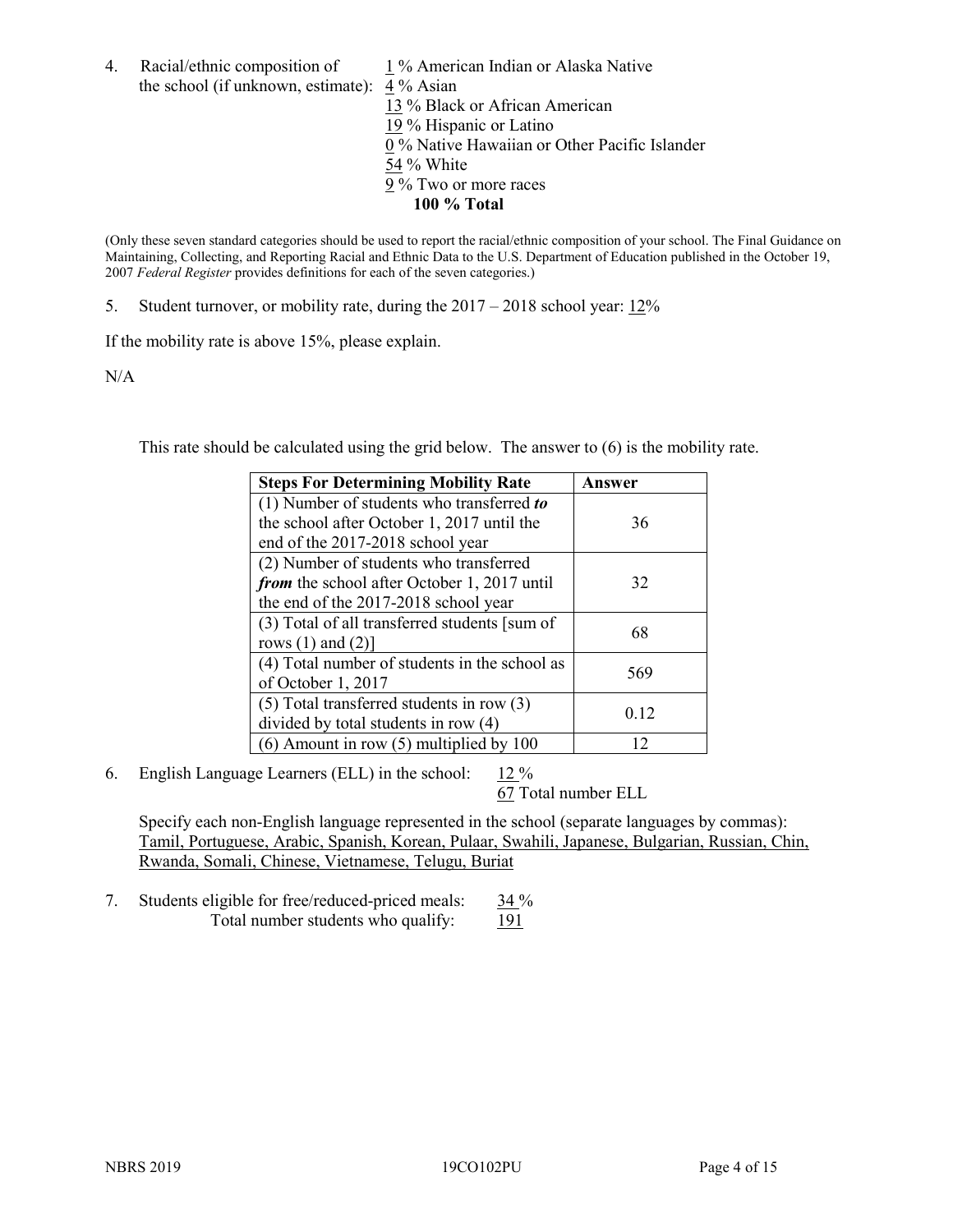92 Total number of students served

Indicate below the number of students with disabilities according to conditions designated in the Individuals with Disabilities Education Act. Do not add additional conditions. It is possible that students may be classified in more than one condition.

| 10 Autism                 | 0 Multiple Disabilities                 |
|---------------------------|-----------------------------------------|
| 0 Deafness                | 0 Orthopedic Impairment                 |
| 0 Deaf-Blindness          | 20 Other Health Impaired                |
| 22 Developmental Delay    | 19 Specific Learning Disability         |
| 5 Emotional Disturbance   | 16 Speech or Language Impairment        |
| 0 Hearing Impairment      | 0 Traumatic Brain Injury                |
| 0 Intellectual Disability | 0 Visual Impairment Including Blindness |

- 9. Number of years the principal has been in her/his position at this school:  $8$
- 10. Use Full-Time Equivalents (FTEs), rounded to nearest whole numeral, to indicate the number of school staff in each of the categories below:

|                                                                                                                                                                                                                              | <b>Number of Staff</b>      |
|------------------------------------------------------------------------------------------------------------------------------------------------------------------------------------------------------------------------------|-----------------------------|
| Administrators                                                                                                                                                                                                               | $\mathcal{D}_{\mathcal{L}}$ |
| Classroom teachers including those<br>teaching high school specialty<br>subjects, e.g., third grade teacher,<br>history teacher, algebra teacher.                                                                            | 25                          |
| Resource teachers/specialists/coaches<br>e.g., reading specialist, science coach,<br>special education teacher, technology<br>specialist, art teacher, etc.                                                                  | 12                          |
| Paraprofessionals under the<br>supervision of a professional<br>supporting single, group, or classroom<br>students.                                                                                                          | 17                          |
| Student support personnel<br>e.g., school counselors, behavior<br>interventionists, mental/physical<br>health service providers,<br>psychologists, family engagement<br>liaisons, career/college attainment<br>coaches, etc. | 7                           |

11. Average student-classroom teacher ratio, that is, the number of students in the school divided by the FTE of classroom teachers, e.g.,  $22:1$  22:1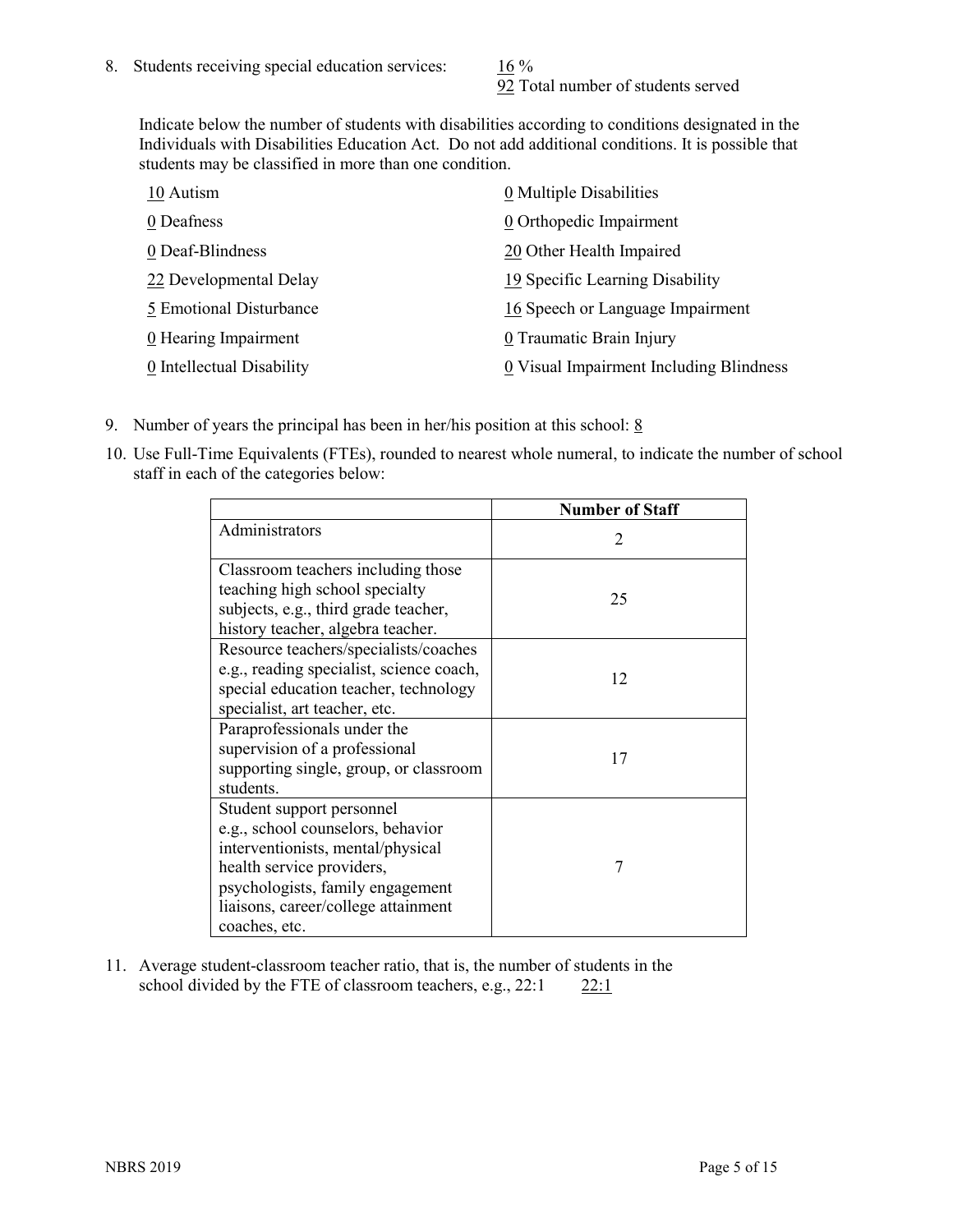12. Show daily student attendance rates. Only high schools need to supply yearly graduation rates.

| <b>Required Information</b> | 2017-2018 | 2016-2017 | 2015-2016 | 2014-2015 | 2013-2014 |
|-----------------------------|-----------|-----------|-----------|-----------|-----------|
| Daily student attendance    | 95%       | 94%       | 95%       | 94%       | 94%       |
| High school graduation rate | $0\%$     | $0\%$     | $0\%$     | $9\%$     | $0\%$     |

#### 13. **For high schools only, that is, schools ending in grade 12 or higher.**

Show percentages to indicate the post-secondary status of students who graduated in Spring 2018.

| <b>Post-Secondary Status</b>                  |           |
|-----------------------------------------------|-----------|
| Graduating class size                         |           |
| Enrolled in a 4-year college or university    | $0\%$     |
| Enrolled in a community college               | 0%        |
| Enrolled in career/technical training program | $0\%$     |
| Found employment                              | 0%        |
| Joined the military or other public service   | 0%        |
| Other                                         | በዓ $\sim$ |

14. Indicate whether your school has previously received a National Blue Ribbon Schools award. Yes No X

If yes, select the year in which your school received the award.

15. In a couple of sentences, provide the school's mission or vision statement.

Students will master high achievement through inquiry, a focus on concept-based learning, strong study habits, and a life-long love of learning that will promote success.

16. **For public schools only**, if the school is a magnet, charter, or choice school, explain how students are chosen to attend.

There is a district lottery selection process for school choice. If families want to enroll in a DPS school other than their neighborhood school, they may take part in the process of SchoolChoice. Incoming preschool and kindergarten students must participate in SchoolChoice on a yearly basis. To participate in SchoolChoice, families submit one SchoolChoice application per student, where they rank their top schools in order of preference, up to a limit of 12. DPS then uses a computer algorithm that matches students to schools based on those preferences, as well as school admission priorities and available space. All kindergarten through 12th-grade students are guaranteed a spot at their neighborhood school.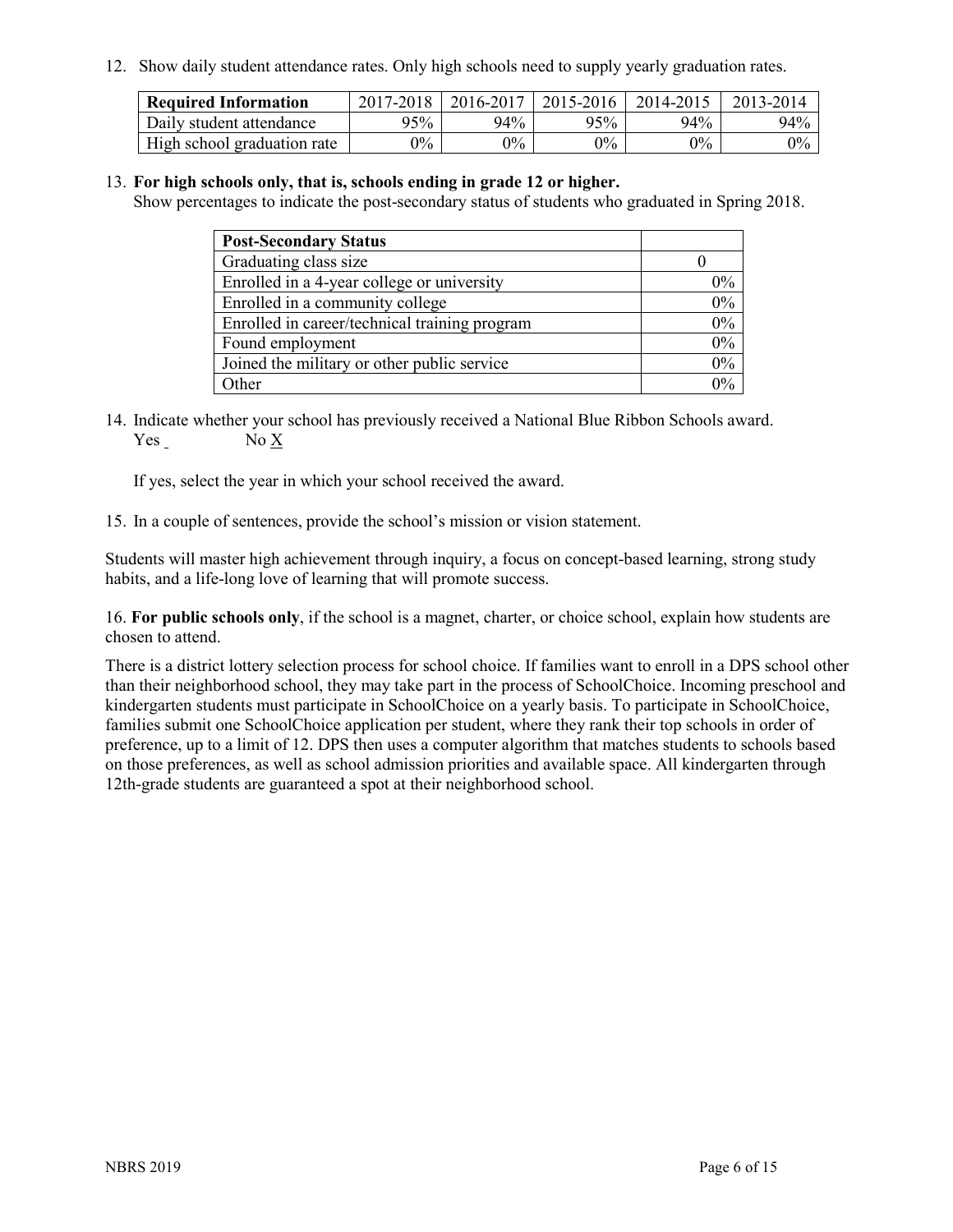## **PART III – SUMMARY**

Located in Denver, Colorado, Bradley International School was built in 1952 and named in honor of Charles Allen Bradley, an influential educator in the Denver Public School district. Bradley is a neighborhood school for the University Hills, Holly Hills and other Southeast Denver Neighborhoods. In January 2006, Bradley was granted candidacy to implement the International Baccalaureate Primary Years Programme (IB PYP). The staff spent two years attending IB certified workshops in order to write the grade level units of inquiry and begin implementing the programme. An IB site evaluation team visited the school in April 2008 and granted authorization for Bradley to become an official IB PYP school. In November 2016, the IBO conducted its most recent school evaluation in order to ensure Bradley was maintaining the integrity of the programme. Currently, Bradley has approximately 550 students, and is the only southeast Denver IB PYP school. Student enrollment increased rapidly since the inception of the PYP and we met our capacity seven years ago. Bradley has a wonderful and dedicated group of teachers and staff that are committed to the success of each student.

Our vision is that through the IB programme and philosophy, students will achieve high academic goals while obtaining 21st century life-long skills to become proactive, global citizens. Through the inquiry process and a focus on concept-based learning, the cornerstone of IB programme, students will develop strong study habits that will help promote success in middle school and beyond. Students will learn to take action in the global community while also learning about other cultures. It is our hope that students will embrace a love of learning that will continue throughout their lives. At Bradley, students will embrace: high expectations, learn through transdisciplinary skills, embody international traits through the Learner Profile, reflect on their school work and individual growth, study universal themes and concepts, become life-long learners, understand how they can "take action" in the local and global community, and achieve an awareness of cultures. Bradley is a highly desirable ''choice'' school in DPS. As a result of a concerted effort by the Bradley community and the dedicated school staff, Bradley is a ''High Performance'' school on the Denver Public Schools School Performance Framework (SPF). We have been recognized annually by the state and the district for our growth and improvement and earned an ''A'' on coloradoschoolgrades.com. Bradley's parent community is an integral part of its success. We have a high functioning Parent Teacher Organization (PTO), Collaborative School Committee (CSC) and overall strong parent engagement. Parents support the school in a variety of ways such as, funding technology and after school tutoring programs and organizing food bags for families in need. Our demographics reflect our focus on IB and diversity. We have 46% minority ethnicity, 12% ELL and 34% free or reduced population. Bradley has had the same principal for the past 7.5 years. During this time, we have surpassed DPS and state growth measures every year in nearly every category and have maintained the integrity of our core staff. Our award-winning staff consists of the 2019 Colorado Teacher of the Year, three Denver Teachers Award Winners and two 9 News Teacher of the Year Award recipients. We have moved to the Ready curricula as our base for literacy and math and continue to see academic scores improve as evidenced by state and national achievement tests. Over the past ten years, our growth on state assessments has steadily improved.

Bradley is not only known for academic excellence through the rigorous IB programme, but also for promoting a learning environment in which students are encouraged to be internationally-minded, inquirers, risk-takers and communicators. Student-initiated action projects include: organized canned food donations for local shelters, Soles for Souls, Spark Change, 4Oceans Project, and many more. Students also demonstrate learning through summative projects for each unit of inquiry and celebrate their learning by sharing them with the school community and families at least six times per year. Our teachers are reflective in their approaches to teaching and learning and differentiate to meet the academic abilities of all students. The staff sets high academic and behavior expectations for all students. Teachers and staff work together to meet each student's needs and strive to increase the well-being of every individual through a whole child approach. The Multi-Tiered System of Support (MTSS) process provides a clear method for supporting all students at every level academically and behaviorally. The team is comprised of the Assistant Principal, IB Coordinator, representatives from grade levels as well as special support professionals to problem-solve through a continuum of support and evidence-based interventions. Overall, Bradley is highly dedicated to ensuring student success through rigorous units of inquiry, data-driven instruction, reflection on teaching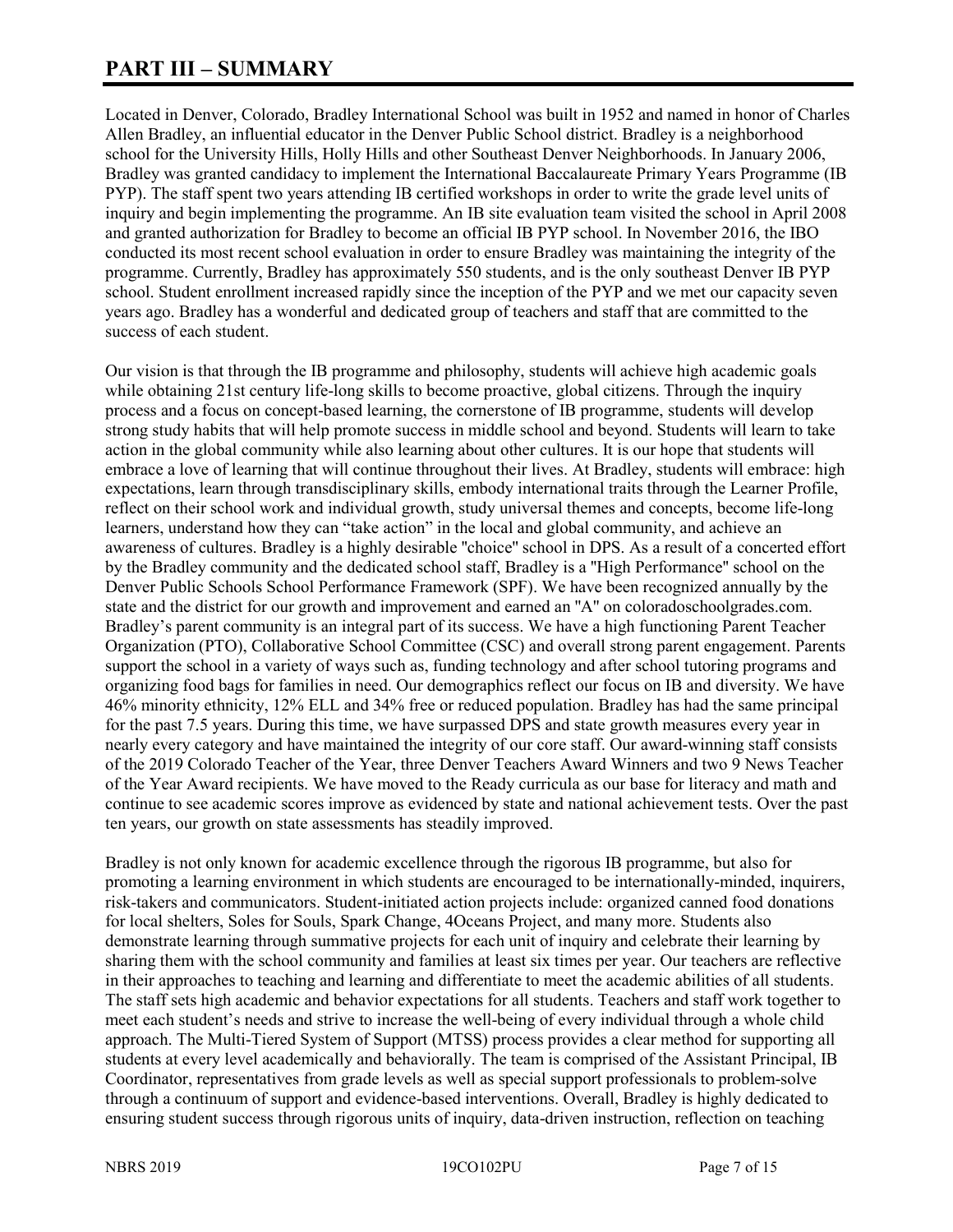and learning practices, research-based intervention strategies and providing comprehensive support to meet all students' needs.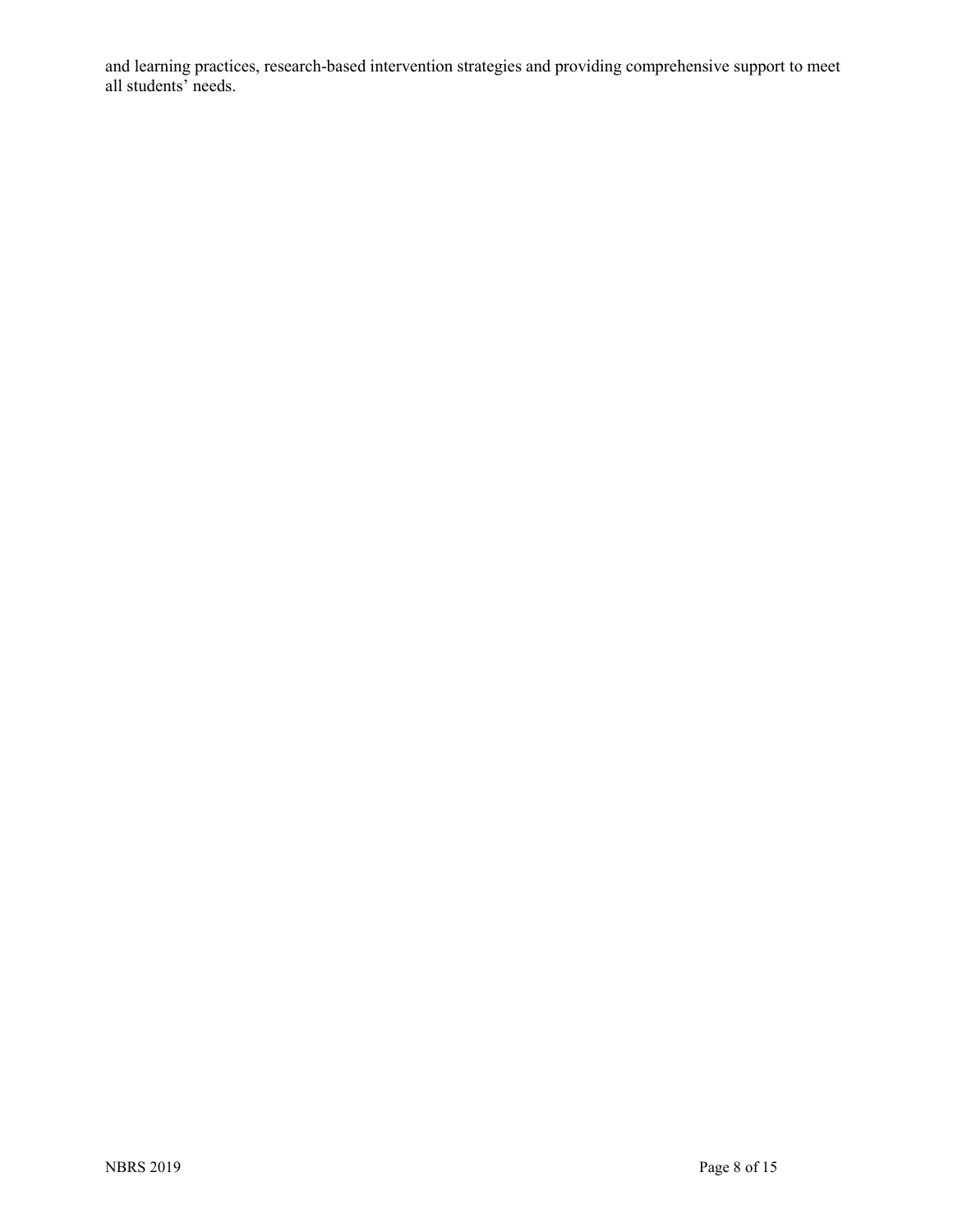#### **1. Core Curriculum:**

#### **1a. Reading/English language arts:**

Collaboration and vertical planning are a main focus of our teaching and learning process. The core curriculum for reading and writing is driven by the Colorado Academic Standards (CAS) which includes the Common Core State Standards (CCSS). All academic content is integrated throughout the IB PYP units of inquiry in order to meet IB, district and state standards requirements. Reading standards at each grade level drive instruction in phonemic awareness, phonics, reading fluency, vocabulary and comprehension. The foundational reading skills (phonemic awareness and phonics) are taught mainly in the primary grades. Students practice monitoring their reading for understanding by applying comprehension strategies and continuing to increase fluency. We use the Curriculum Associates Common Core Ready Program, Fountas and Pinnell and Lucy Calkins for literacy instruction and iReady diagnostics for benchmark data collection. Instruction is typically delivered as a whole group mini-lesson paired with shared reading. Then, there is a reading differentiation block which allows for ability leveled reading instruction, including guided reading for comprehension, independent read time, and phonics, phonemic awareness and vocabulary development. Students use Accelerated Reader and Overdrive to set and achieve independent reading goals. Various assessments ensure all students progress through the standards at each grade level. Assessments include the iReady diagnostics, Fountas and Pinnell Benchmark Assessments and a variety of progress monitoring tools. Students with special needs have Individualized Education Program (IEPs) for reading and/or math. Students identified as gifted and talented receive Advanced Learning Plans (ALPs) for reading and/or math. Our English Language Learners are instructed in English Language Development (ELD) and literacy during the reading differentiation block. The English as a Second Language teachers implement the Avenues curriculum for ELD including speaking and listening and reading and writing. Guided Reading Plus with the Okapi curriculum is used for guided reading and small group instruction.

#### **1b. Mathematics:**

The mathematics content is driven by the Colorado Academic Standards (CAS) which includes the Common Core State Standards (CCSS). The standards of mathematical practice are directly taught in all grade levels, giving students experience in building strong mathematical thinking. Ready Math is our mathematics curriculum from kindergarten through 5th grades. Math skills are taught conceptually and procedurally in order for students to develop a deeper understanding of real world mathematical applications. Technology, manipulatives, various models and multiple mathematical strategies are taught to solidify learning in all aspects of rigor. This method of teaching is supported by student talk and in written responses to explain mathematical thinking for problem solving. Students are encouraged and expected to be risk-takers to cultivate a growth mindset especially as concepts become more abstract. Students are regularly given formative assessments through a weekly math task and end-of-unit tests. Teachers can adjust instruction based on data for reteaching of concepts and for providing extension opportunities for students who demonstrate mastery of content. Teachers use daily practice and other supplemental materials when providing specific small group instructional support as needed. Teachers integrate math into each unit of inquiry highlighting areas to make connections to real-world experiences.

#### **1c. Science:**

Some IB PYP units of inquiry are developed in alignment with the Next Generation Science Standards (NGSS). Students discover science topics through hands-on experiments and a study of scientific thinking especially with the Science Buddies program. An IB expectation is that the programme be implemented in conjunction with the use of inquiry, academic rigor and transdisciplinary teaching to foster a deeper understanding of science and the scientific method as a means for problem solving. Students experience learning opportunities through units of inquiry such as: curiosity allows people to explore the difference between living and non-living things, humans use scientific principles to explain force and motion, exploration of local weather, living things can be categorized by their characteristics and have basic needs to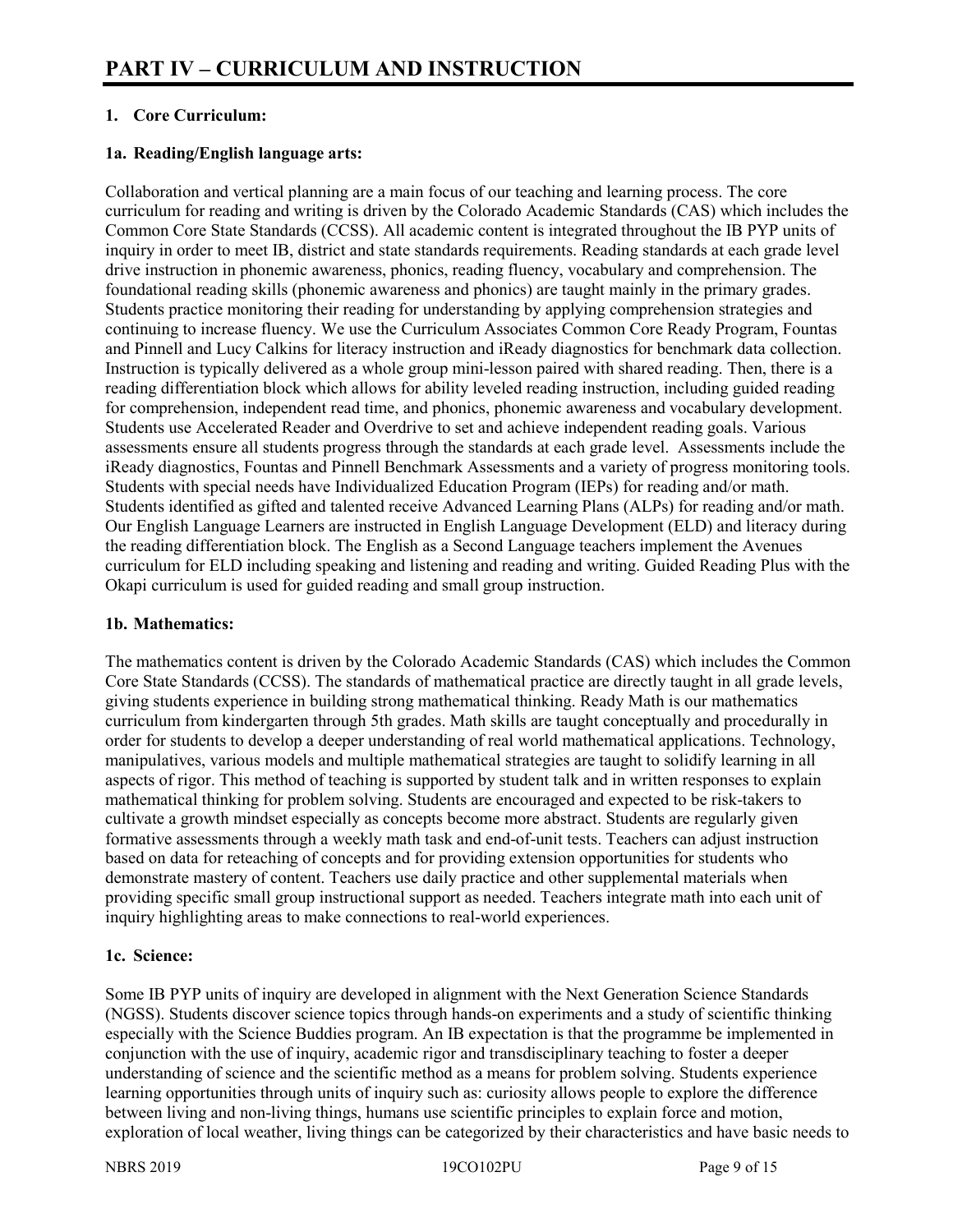survive, Earth's patterns including sunset/sunrise and seasons are determined by the patterns of the sun, moon and stars, exploring and understanding types of patterns in the natural world, living things adapt in order to survive in interdependent environments, humans are responsible for their well-being, the changing of landforms impact living things and shapes the Earth, everything around us is matter and has different properties, living things depend on their environment for survival, the climate and weather where we live impact living things and the environment, scientific investigation of force and motion explains its purpose and function in everyday life, organisms experience many changes throughout their life cycle, there is interdependence between and among living and nonliving components of ecosystems and their survival, energy exists in many forms and its consumption influences the environment, organisms have internal and external structures that serve various functions, everything is made up of matter and has properties that can be observed and measured, organisms are made up of interdependent systems that perform specific functions, and the Earth's surface changes constantly through a variety of processes and forces.

#### **1d. Social studies/history/civic learning and engagement**

The IB PYP units of inquiry are also derived from the Colorado Academic Standards for social studies and integrated into all content areas. Students gain knowledge about social studies topics from the following units of inquiry: people contribute to community life by working at different jobs, citizens in a society have roles, rights and responsibilities, personal histories can be expressed in many ways, people's lifestyles are influenced by their location and culture, families function in various ways based on their beliefs and roles celebrations are a form of interpretation connecting different beliefs and traditions, humans associate with communities' culture through icons and figures, communities around the world provide essential needs and recreation for its citizens, an individual's contribution influences a community, economic systems are formed to satisfy needs and wants, history and resources impact the development of cities, composers, visual artists and writers impact the past and present, historically, groups of people migrate into and out of areas for various reasons, resources, industries, and the exchange of goods and services impact a region's economy, primary and secondary sources create a lens through which a region's history, geography and economy is expressed and interpreted, self-expression can lead to change, through understanding global issues and economics we can start to make a difference in people's lives, exploration occurs when humans seek opportunities.

#### **1e. For secondary schools:**

#### **1f. For schools that offer preschool for three- and four-year old students:**

At Bradley, we have three full-day Early Childhood Education (ECE) programs and four Model 1 Integrated ECE for 3 and 4 year-olds half day programs. All ECE teachers and paraprofessionals are highly qualified and trained by the district and other outside learning communities such as Denver's Early Childhood Council, Colorado Association for the Education of Young Children (CAEYC) and the Early Childhood Council Leadership Alliance (ECCLA). Our ECE program follows and is endorsed by the Colorado Shines Preschool Program. Through teaching and learning practices, academic and behavioral expectations are high for all students, including Bradley's youngest learners. ECE aligns their curriculum and instruction with the requirements of the district and state standards for early childhood education. Bradley teachers follow TS-Gold standards to collect data and develop a body of evidence for every student. The full day ECE classrooms learn through four IB PYP units of inquiry based on social studies and science standards over the course of the school year. ECE teachers support their teaching with many visitors, in-building and outside field trips and other programs found through the DPS Community Resources program. Evidence has shown that students who attend our ECE programs are academically and socially better prepared for kindergarten. All of Bradley's ECE classrooms are warm, inviting and creative learning environments which showcase student work and interests and allow children to learn through play.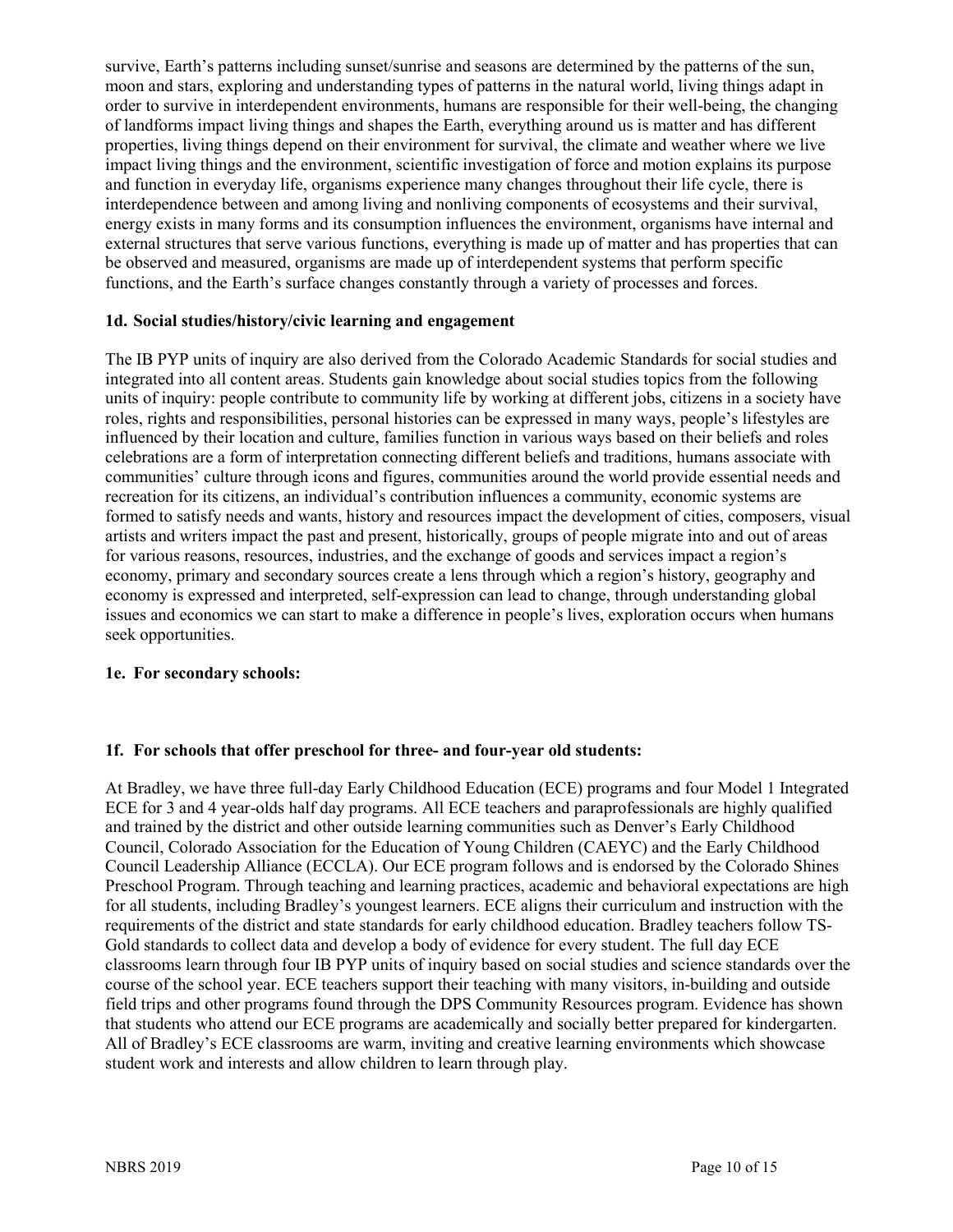#### **2. Other Curriculum Areas:**

At Bradley International School, all students, kindergarten through fifth grades attend specials classes. Specials classes are art, physical education (PE), music, drama, spanish, technology and library. Art, PE, music and drama specials class are 45 minutes long daily and every student attends the specials classes on a rotating basis. Spanish, an IB requirement, is offered by semester to ECE through 5th graders. Library and technology occur on a weekly basis for ECE through 5th grade. The specials classes connect to each grade level's units of inquiry for more in-depth and transdisciplinary learning.

The art specials class illustrates the important elements of creating and appreciating art, including art history, concepts and media. Students learn to interpret and make meaning of art through the observation of art from various cultures around the world. They are able to recognize, analyze and describe characteristics and features of art using associated academic language.

In music, students are exposed to music through movement, listening and use of various instruments, including their voice. They explore conventions of music theory and create music through instrumental improvisation and specific musical composition techniques. Students make connections to the current IB unit of inquiry studied and to current musical and media trends.

Physical education combines the development of knowledge, with understanding and positive attitudes concerning movement, fitness, teamwork, sportsmanship, health and wellness. An overarching objective of physical education is for students to become physically educated individuals who have the knowledge, skills and confidence to lead a healthy and active life. Students learn basic skills concepts through movement which require practice and refinement in the physical education setting.

Students in Early Child Education (ECE) through fifth grades also have the opportunity to attend library, technology and Spanish classes. Each classroom has an assigned time weekly for library and classes sign up for technology time in the computer lab. Spanish classes are 30 minutes twice a week for one semester (intermediate grade levels first semester and primary grade levels during the second semester).

The library and technology lab are print-rich, 21st century learning environments for students to delve into the wonders found in books, as well as learn how to find and use information. Students explore various genres, investigate different types of research skills and understand the basics of library organization. They enjoy read alouds and the opportunity to discover books to check-out and take home. Bradley students participate in the Million Words Campaign and complete grade level reading lists with a variety of author studies and genres. In technology class, students work on critical thinking and research skills. Students learn to navigate websites and utilize tools within them for research, projects and presentations. They also learn to use Google Classroom, Docs, Forms and Slides. They create research-based presentations for formative and summative assessments using iMovie, Google Slides, QR codes, Adobe Spark and many more platforms. The units of inquiry allow students to wonder and ask questions to guide them in their learning. They then use technology to discover the answers and develop projects to present their knowledge of the concepts.

All students, ECE through fifth grade, receive Spanish language instruction equivalent to 30 minutes a week. Teaching proficiency through Reading and Storytelling (TPRS) methodology is used to build Spanish listening comprehension, speaking, reading, and some writing skills. The Spanish teacher includes opportunities for students to gain cultural awareness of various Spanish-speaking countries in order to further students' international-mindedness. Collaboration between the Spanish teacher and the classroom teachers allows for Spanish vocabulary support for the units of inquiry. Hola Ninos! A TPRS Spanish curriculum is used to guide instruction.

Many students choose to participate in a variety of after school enrichment programs that further enhance their knowledge and experience within the visual and performing arts, physical education, science and STEM activities. During any given enrichment session, an average of 25% of our students (Kindergarten – 5th grades) participate in our enrichment programs.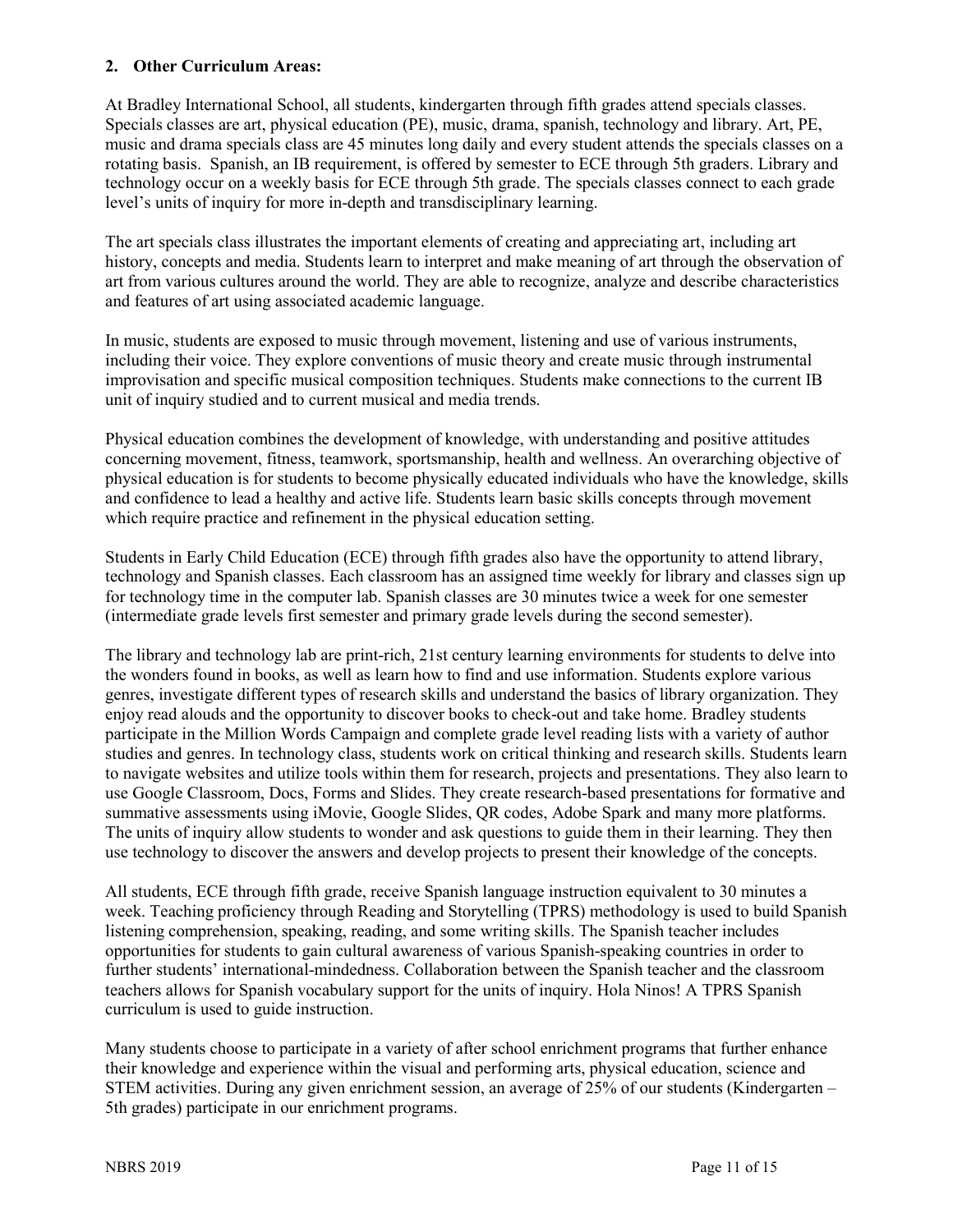#### **3. Special Populations:**

All students receive Tier 1 instruction which includes the Ready curriculum for literacy and math, balanced literacy through guided reading based on Fountas & Pinnell as well as transdisciplinary learning through the IB PYP units of inquiry. A percentage of students are provided direct, strategic Tier 2 instruction in conjunction with Tier 1. Targeted interventions include phonemic awareness programs like Orton Gillingham, phonics, fluency and comprehension through Reading A-Z, comprehension strategies using Okapi and Leveled Literacy Intervention, and Ready intervention programs paired with differentiated curriculum for math, as well as behavior and social skill interventions through programs like Second Step and Superflex. The purpose of Tier 2 is to improve performance for students who need extensions to their learning, provide a more in-depth exploration and reteaching of content. A small percentage of students receive Tier 3 instruction when specific, intense support is required. It includes special education, gifted and talented and English as a Second Language services. At Tier 3, special education teachers address targeted learning objectives using the Curriculum Associates Zoom Intervention for reading and CAMS and STAMS for math. Tier 3 can also provide intensive extensions to the curriculum to allow above grade level for students to receive specialized instruction with content that meets their needs. A differentiation reading block allows students in 1st-5th grades to receive reading instruction according to their academic ability. The groups are flexible and fluid according to data and close progress monitoring of all students to meet individual needs and abilities. Our shared belief is that all students have the ability to succeed.

Teachers use various forms of assessment—pre-assessment, formative and summative, as well as required district tests—to measure the progress of each student. The data allows teachers, support staff and students to reflect on areas of strength and weakness. One hundred percent of students at each grade level are assessed using iReady diagnostic, a standardized assessment tool, which targets grade level standards and skills to inform data-driven instruction, differentiation and groupings placement. 15% to 75% of students per grade level are assessed within Tier 2 to target teaching of skills below grade level standards. Data from these assessments and progress monitoring tools provide guidance for interventions. Less than 15% of students are assessed within Tier 3 to target skills well below grade level. Data from these standardized and norm referenced assessments inform instruction for the highest level of intervention. Classroom interventions based on recommendations by the Multi-Tiered System of Supports (MTSS) team are implemented and data is collected for some students to determine recommendation for special education services or qualification for a 504 plan which are designed to afford the same access to curriculum and opportunities as their unimpaired peers. In order to be identified as gifted, a student needs at least two qualifying indicators, such as NNAT state assessments and a body of evidence. Once identified as GT, targeted goals are set to meet specific academic and educational needs. Student achievement is discussed bimonthly in grade level data team meetings with the administration.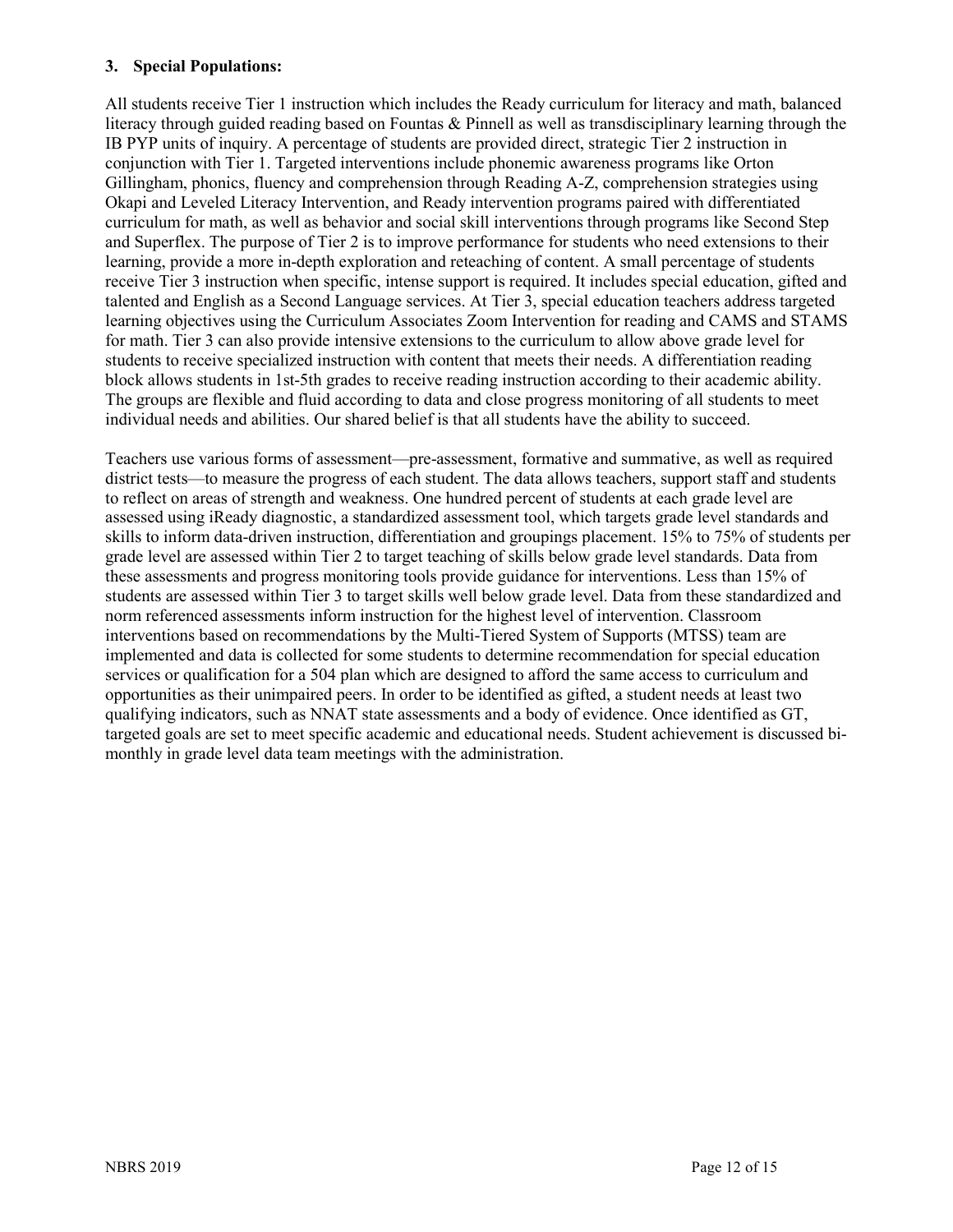#### **1. School Climate/Culture:**

At Bradley International School, we strive to develop inquiring, knowledgeable, and caring young people with a sense of community, a respect and tolerance for diversity, and a love of learning. Bradley provides a challenging 21st century curriculum to prepare our students for a promising future. The IB Primary Years Programme, designed for children ages 3-12, offers a framework that meets the academic, social, physical, emotional and cultural needs of our students. Students are faced with the challenge of learning about an interconnected world where knowledge is constantly developing. The International Baccalaureate Primary Years Programme prepares students to be active participants in a lifelong journey of learning. Through the integration of PYP, we encourage international-mindedness and create a positive attitude to learning by engaging students in inquiries while developing their awareness of the process of learning. Teachers and students reflect real life teaching and learning by encompassing strategies beyond traditional subjects with meaningful, in-depth inquiries into real issues. The learning activities of the school community incorporates the Common Core State Standards and Colorado Academic Standards. Students are encouraged to reflect, to make informed choices, and to take action that will be helpful to themselves and others around them. The IB PYP emphasizes a series of desired attitudes and attributes called the PYP Learner Profile that encourage students to become responsible and globally minded young people. By encouraging the development of the following attitudes, the IB PYP helps foster socially responsible behavior in students: appreciation, commitment, confidence, cooperation, creativity, curiosity, empathy, enthusiasm, independence, integrity, respect and tolerance. Students are also encouraged and recognized when initiating or taking action in the school, neighborhood or community. Through the Action Cycle, our students are able to grow both personally and socially. Students are encouraged to reflect on their learning, choose next steps, and act responsibly. In their final year at Bradley, students participate in the 5th Grade Exhibition. The Primary Years Programme Exhibition represents a significant event in the life of a PYP school and student. As a culminating experience, it is an opportunity for students to exhibit the attributes of the IB Learner Profile that they have been developing throughout their engagement with the PYP. Students participate in a collaborative, transdisciplinary inquiry process that involves them in identifying, investigating and offering solutions to real-life issues or problems and then sharing their work with the whole school community.

#### **2. Engaging Families and Community:**

One major characteristic of Bradley which is attractive for students and parents is that all students participate in the IB PYP. This is unlike the highly-competitive high school level IB Diploma Program. There is also little turnover of teachers each year which enables the programme to be implemented more effectively and consistently. Students from the immediate neighborhood as well as students from the surrounding area who choice in make up the student body. The students at Bradley are active participants in their school and surrounding community. They are involved in the community garden located on school grounds, service learning projects within the city and with the Monaco South Optimist club which helps build leadership in 5th grade students through the Junior Optimist International club. At the end of every unit of inquiry, students are required to demonstrate their learning through a research-based project or presentation. Students then share their projects or presentations with the school community and families. Bradley teachers also organize and host Family Nights, which include Literacy Night, Math Night, Art Night, IB Science and Social Studies Night and Fitness Night. Families are also invited to Parent Teacher Conferences and IB PYP Student Led Conferences in which their child leads the conference and shares their specific learning in all academic areas with their IB portfolio that matriculates with them through the grades.

We have a dedicated Parent Teacher Organization that fundraises to support many extra purchases in the school ranging from technology to after-school tutoring. Through the PTO, parents show staff their appreciation in many ways, including special lunches, breakfasts, coffee bars and special treats throughout the school year. This teamwork excels our success as a school community. We also welcome and appreciate volunteers such as local architects, college students and neighboring high school students. This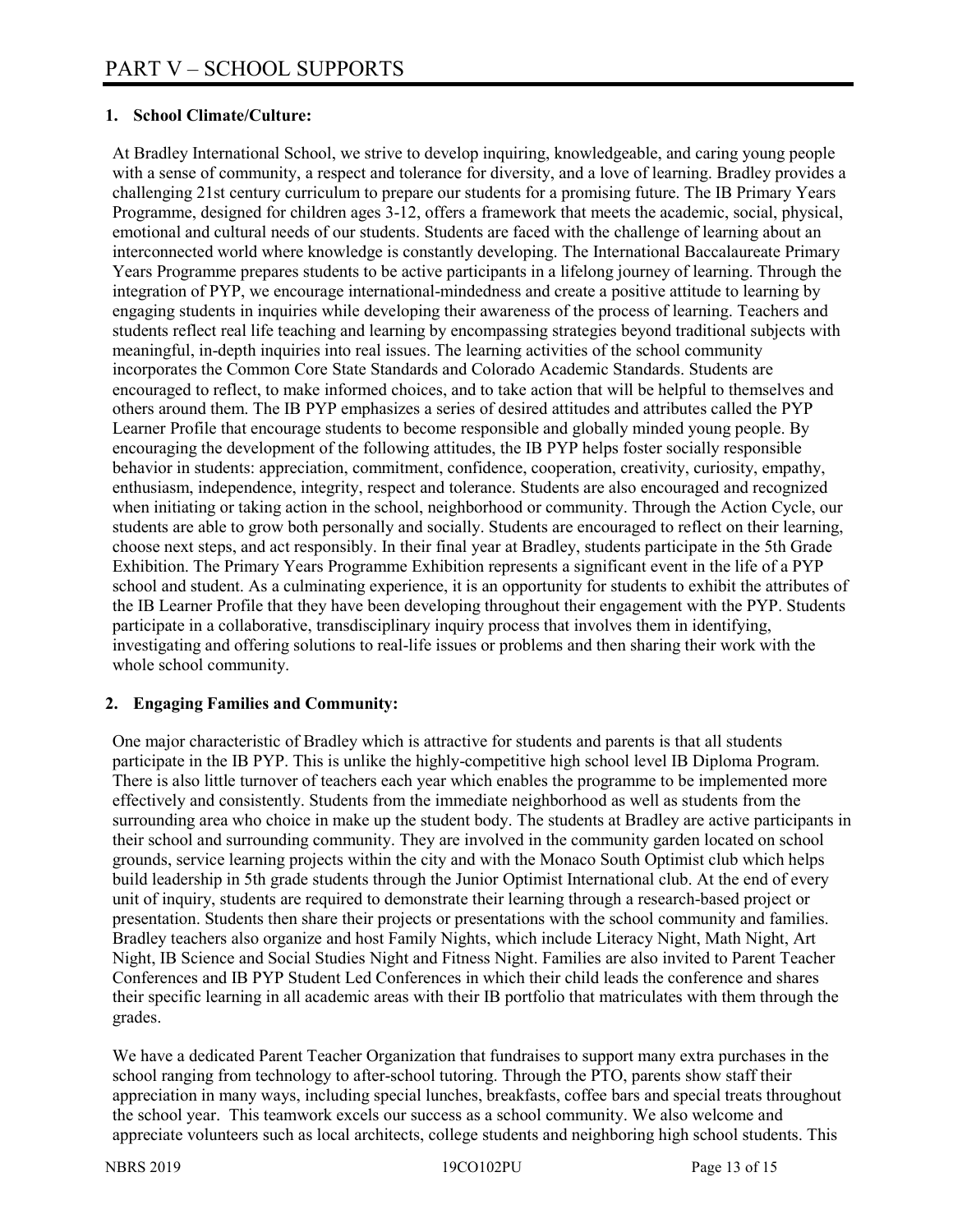year, Bradley has hosted high school students from Thomas Jefferson High School as anti-bullying educators through the Peaceful Schools Program sponsored by the DTC Rotary Club. Volunteers allow a community school to maximize learning for students and their assistance to teachers is invaluable.

#### **3. Professional Development:**

Teachers at Bradley are committed to lifelong learning and collaboration to improve and refine instructional practices. All teachers participate in professional development at the district, school and individual levels. Since Bradley is an authorized IB PYP school, all teachers must attend IB approved workshops and training in order to fully implement and maintain the integrity of the programme. New teachers attend IB trainings after their first year at Bradley and then veteran teachers attend on a rotating basis. Professional development is intertwined into district training days and Bradley's First Fridays in which students only come to school for half of the day and then teachers are released for vertical planning, literacy and math professional development and more in-depth IB school-wide meetings. Staff participate in curriculum trainings to implement the literacy and math programs. Our professional development respects and nurtures the intellectual and leadership capacity of our teachers. It is based on the best available research and practice in teaching learning and enables teachers to develop further expertise in instructional strategies and other essential elements in teaching to higher standards. Teachers are also encouraged to participate in Professional Development Units (PDUs) either at the school or the district. The current PDU offered at Bradley has been focused on academic language and building various teaching strategies for improved vocabulary in all grade levels. The ultimate goal of all PD is to promote continuous inquiry and see improvements within daily instruction and implementation of the IB PYP through the entire school.

#### **4. School Leadership:**

School leadership at Bradley International goes beyond the principal and assistant principal, who provide overall guidance and implementation of the International Baccalaureate Primary Years Programme. Both of Bradley's leaders have an "open door" policy and welcome feedback and input from teachers, students and parents. The principal and AP have a great deal of trust and faith in their teachers and allow them to make their own grade-level and individual decisions with little input. This is evident in how each classroom reflects individual teachers' and students' personalities. The Bradley leadership team also includes the IB Coordinator, Senior Team Leads, Team Leads, a New Teacher Ambassador, the School Leadership Committee, the IB Committee and the Collaborative School Committee. Many of the teachers at Bradley also take on leadership roles as they host student teachers, lead professional development and plan schoolwide events throughout the school year. Veteran teachers mentor new teachers and every teacher is involved in two to three school-wide committees. This year, two of our teachers requested to participate in Culturally Responsive Training with the intention of sharing their learning with the rest of the staff. In this time of moving from good to great, excellence in everything, and high accountability, creating a positive school culture must be of utmost priority. This is why essential agreements, transparent decision making and supportive resources are crucial. Each year teachers are observed and evaluated three to four times with a coaching cycle to assist in areas of needed improvement. We value our team of educators and work hard to assist in each individual's professional growth.